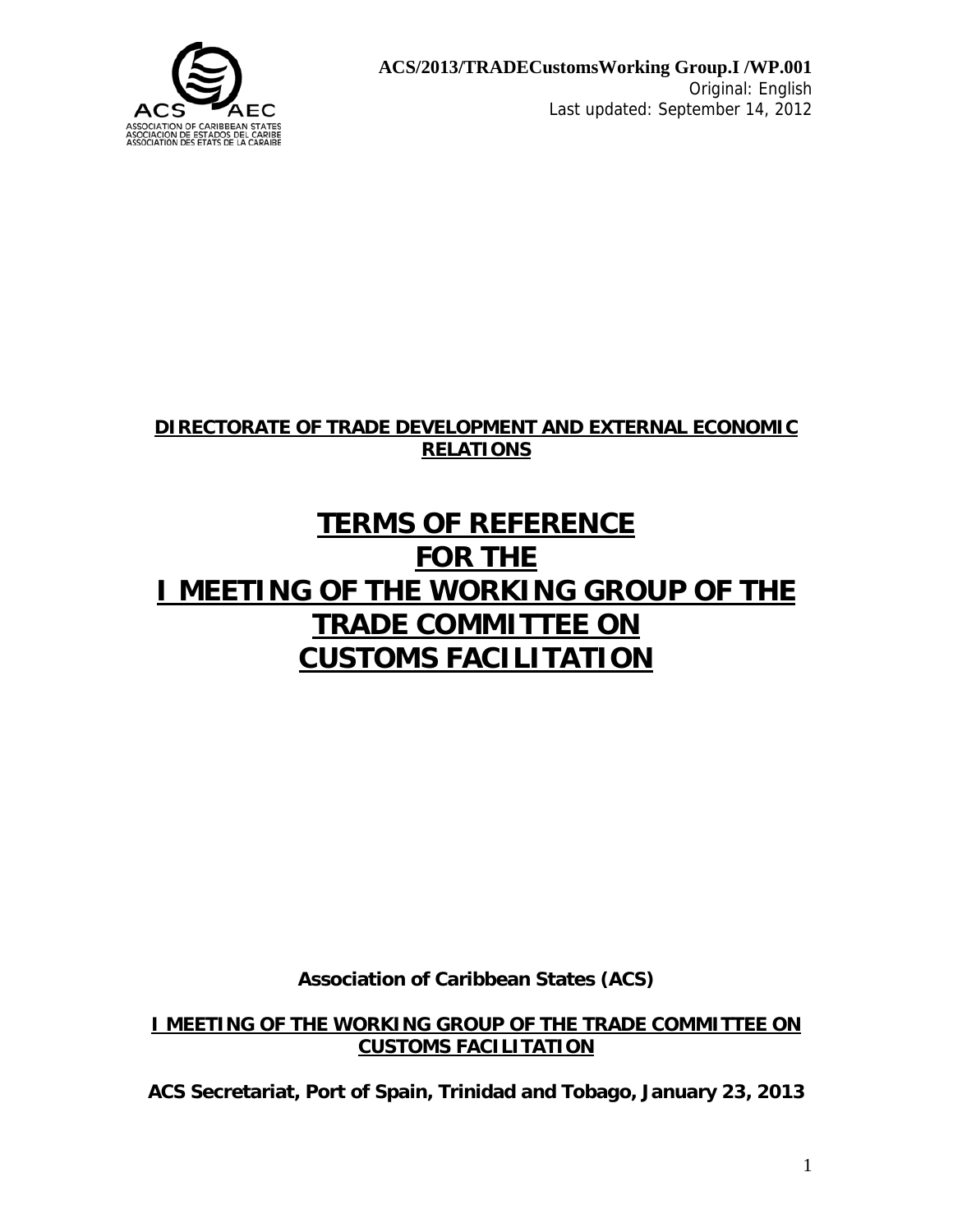

### **TERMS OF REFERENCE FOR THE I MEETING OF THE WORKING GROUP OF THE TRADE COMMITTEE ON CUSTOMS FACILITATION**

#### **MANDATES**

Emerging from the XXVI Meeting of the Special Committee on Trade, member States agreed to the establishment of a working group of the Trade Committee on Trade facilitation, "the members established the Working Group of the Trade Committee and are authorized to assemble their customs authorities so as to commence the corresponding efforts, in accordance with the terms of reference that will be subsequently circulated." (Rapporteur Report, XXVI SCT 2011)

The Work Programme Approved within the XXVI Meeting of the Special Committee on Trade identified that:

"There is a vast difference in custom systems in the Region…, which has become a concern and obstacle to the development of greater and improved trade and economic relations in the Region.

Emerging from the XVII Meeting of the Special Committee on Trade, Member States recommended and approved the establishment of two separate working groups to address the issues of Customs Facilitation and the Issuance of Business Visas:

"Contributions…were in favour of splitting the issues (business visas and customs facilitation) for their development, the Committee proposed that activities be divided into two working groups: the first for Customs and the second for Business Visas. This was submitted for consideration and was approved by the participants…." (Rapporteur Report, XXVII SCT 2012)

In this regard, presented below are the revised terms of reference for the Working Group on Customs Facilitation.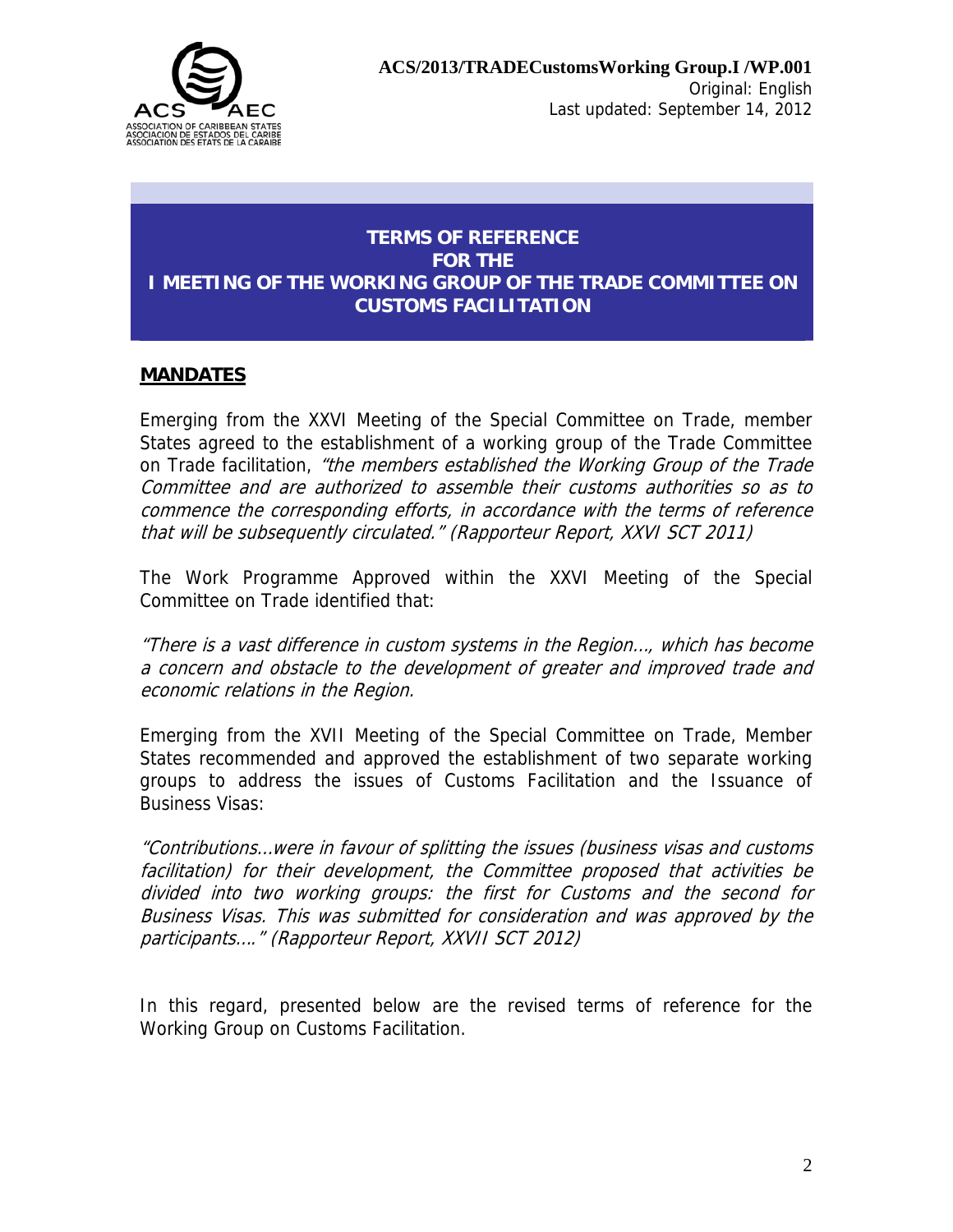

## **CONTEXT/BACKGROUND**

The concept of trade facilitation is an important one for the Member states and Associate members of the Greater Caribbean Region. It involves the entire trade chain from exporter to importer, including all activities involved at all stages of the process. Trade facilitation is focused on reducing the complexities and barriers to trade, with a view to ensuring that all activities take place in an efficient and transparent manner. Simply put, it is lowering trade transaction costs and creating standard efficiencies as has been highlighted in the Doha Declaration as "expediting the movement, release and clearance of goods, including goods in transit." This includes the causal relationship of-- customs procedures and other practices that may add to the cost or time requirements of trade.

Trade facilitation largely covers all the steps that can be taken to smooth and facilitate the flow of trade. The term has been used widely to cover all sorts of non-tariff barriers, including product testing and impediments to labour mobility, but in the WTO it is defined as "the simplification and harmonisation of international trade procedures" covering the "activities, practices and formalities involved in collecting, presenting, communicating and processing data required for the movement of goods in international trade".

The Doha Round talks on trade facilitation cover freedom of transit, fees and formalities related to importing and exporting and transparency of trade regulations – which essentially relates to border procedures such as customs and port procedures, and transport formalities.

#### **Why is Trade Facilitation Important?**

The World Custom Organization (WCO) indicates that "trade facilitation initiatives benefit both the business community and governments. The business community benefits by obtaining enhanced competitiveness in national and international markets due to reduction in delays and costs which are achieved with predictable and efficient movement of goods across borders. While national administrations are able to utilize modern procedures to enhance controls, ensure proper collection of revenues due and at the same time contribute to the economic development through increased trade and encouragement of foreign investment."

Trade facilitation energizes the flow of goods and stimulates economic dynamism and wellbeing. It therefore improves the cost efficiency of doing business. An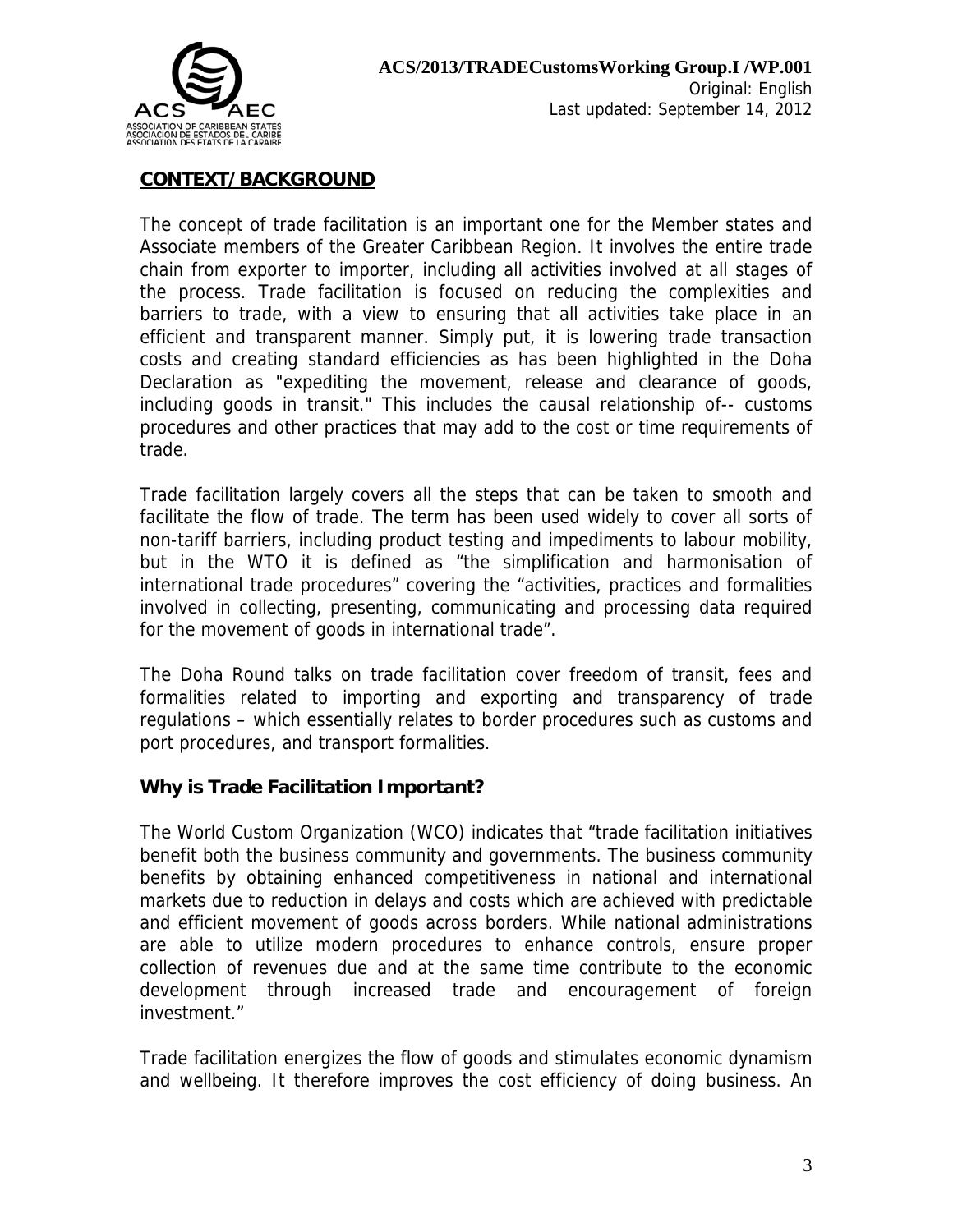

inefficient, constrained flow of goods creates a stagnant economy and poor economic performance.

Trade facilitation would benefit all economies because it ultimately attracts Foreign Direct Investment

Businesses will make substantial gains through trade facilitation. Trade facilitation promotes greater transparency, more consistent and simplified procedures, whilst also lowering transaction costs and reducing clearance times.

For government, trade facilitation enables improved collection of customs revenue; through the effective implementation of modern risk management techniques it also improves supply chain security and enables limited resource to be focused on high-risk transactions.

#### **Status within the ACS Region**

Within the Greater Caribbean Region a number of trade facilitation concerns relate directly to the strict WTO definition but also extend to cover vital elements, which have proven major difficulties for the Region

- i. Harmonization and Standardization of customs procedures
- ii. Business Visas
- iii. Efficiency of Doing Business

It is in this regard that the XXVI Meeting of the Special Committee on Trade agreed to the establishment of the Working Group to address issues of Trade facilitation, chief amongst these customs facilitation. And, the XXVII Meeting of the Special Committee on Trade mandated that the Working Group on Customs Facilitation would be held first.

To date the Directorate of Trade in an effort to initiate this critical process as it relates to customs in the Region, has complied data on contact information for custom divisions and departments across Member states and associate members. The information identified, as well as other information related to immigration and trade promotion can be accessed in the Trade Information Booklet on the ACS website.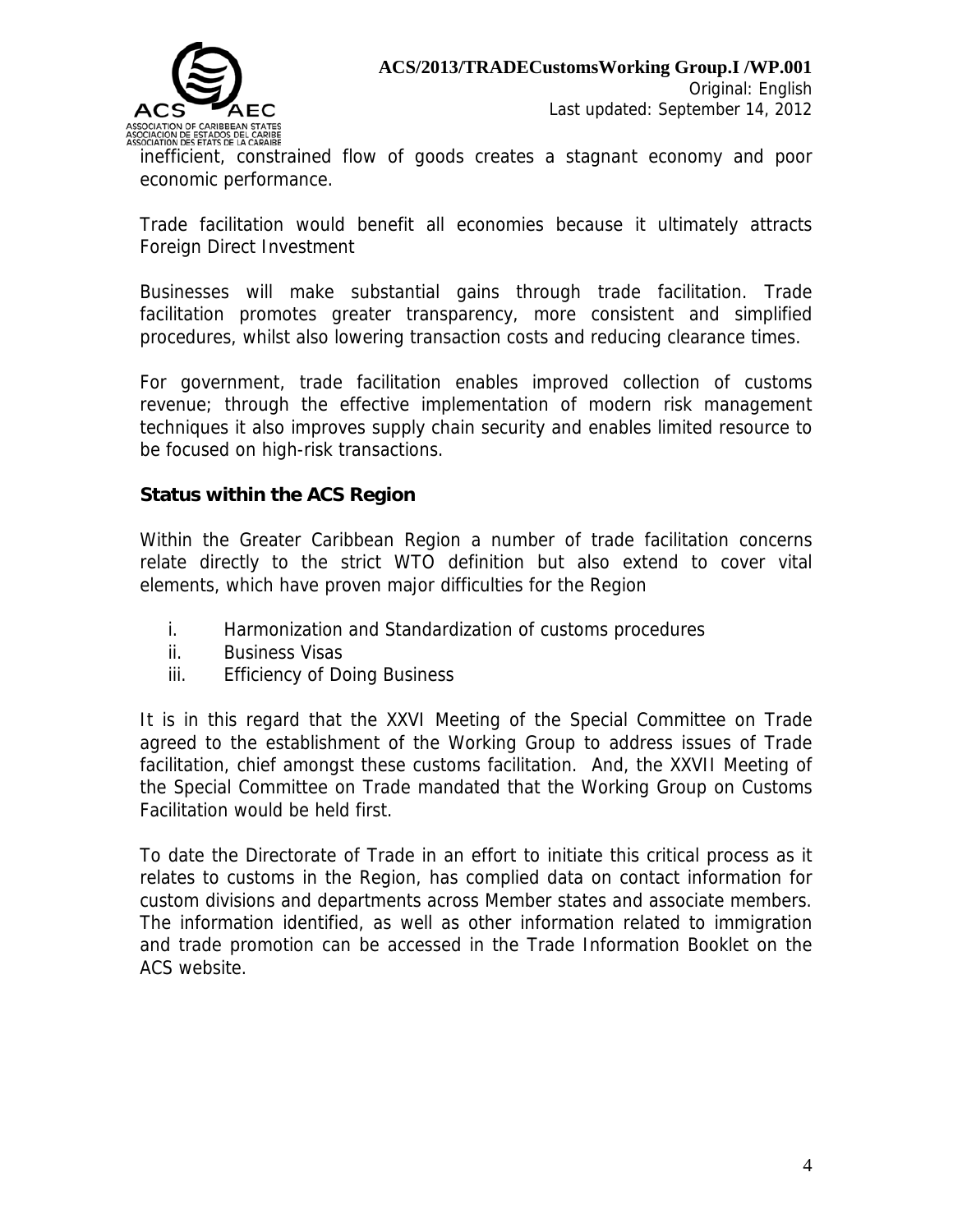

#### **Terms of Reference for the Working Group on Customs Facilitation**

The Working Group will comprise Customs Officials at the technical level, from each Member State and Associate Member State of the ACS, and or any other relevant authority in this field. The main expected output from the Working Group on Customs Facilitation is a set of recommendations to the Special Committee on Trade to facilitate the possible signing of agreements for the simplification, and where possible harmonization of customs procedures, and to identify other regional needs such infrastructure and facilities capabilities.

#### **Specifically, the Working Group on Customs Facilitation will:**

- 1. Undertake an examination of the customs systems existing throughout the ACS Region (in each member country)
- 2. Identify other Regional initiatives addressing customs facilitation, which can be supported or cooperation/partnership established to further the efforts within the ACS Region.
- 3. Identify areas where simplification and harmonization in custom procedures can be achieved to the benefit of stakeholders in the Greater Caribbean Region.
- 4. Address ways of improving access to relevant data as it relates to customs procedures and regulations etc.
- 5. Propose a plan of action towards the possible signing of an agreement for simplification of import procedures through standardization and harmonization of customs certificates, and digitization of customs formalities for Members to promote quick, safe and efficient trade in the ACS Region.
- 6. Undertake review of the capabilities, facilities and infrastructure available within the ACS Region (in each Member State)
- 7. Prepare and submit report to the Special Committee on Trade on its findings and recommendations.
- 8. The Working Group must agree on dates and venues for its meetings, and the mode of execution of its tasks.